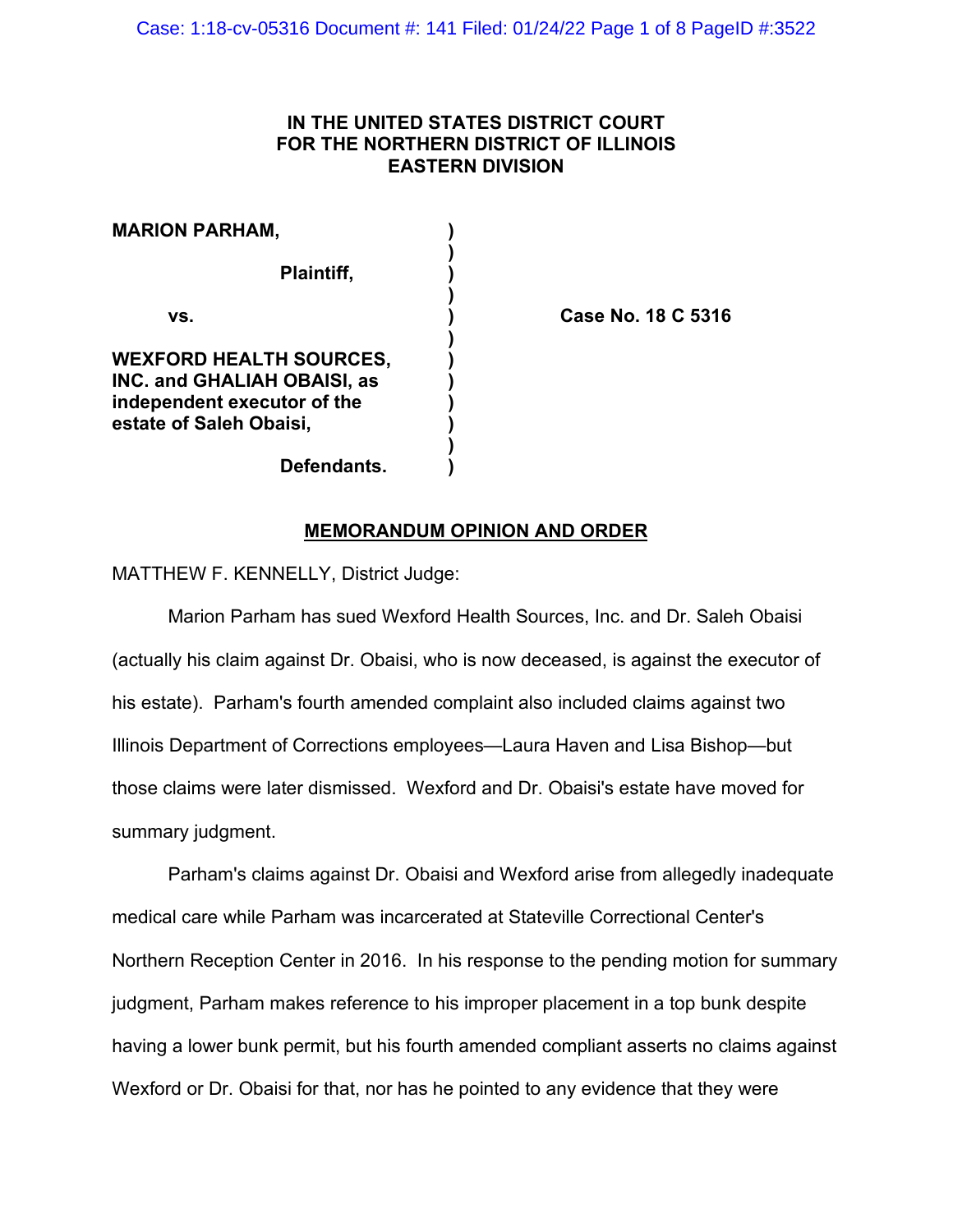### Case: 1:18-cv-05316 Document #: 141 Filed: 01/24/22 Page 2 of 8 PageID #:3523

responsible for his bunk placement. The Court will thus confine its discussion to Parham's medical care claims, the only claims asserted in his complaint.

The evidence reflects that Parham was incarcerated at the NRC from July 1 through August 15, 2016, when he was released on parole. The NRC is typically a facility where incarcerated persons are housed for a matter of weeks before transfer to a different Illinois Department of Corrections facility. Parham, however, was released on parole from the NRC.

Years before arriving at Stateville, Parham suffered a severe fracture of his right leg. Surgery was required to set the broken bone, including placement of a rod and screws.

On or about July 13, 2016, at the NRC, Parham fell from the top bunk in his cell. He has testified that following the fall, he had "real bad pain" in his right leg—the one that he had previously broken. Parham Dep. at 18. His cellmate pressed an "emergency button," but no one came for several hours, Parham says. Finally an officer came and said he would report Parham's complaint to a nurse. But he was not taken to see a nurse or any other medical personnel. *See id.* at 25. He submitted a grievance seeking medical attention and then was taken for medical treatment—initially to one or more nurses, he says, and then to Dr. Obaisi. *See id.* at 31.

During his deposition, Parham testified that he was taken to see Dr. Obaisi. He stated that Dr. Obaisi was "the only person" he saw, *id.* at 18, though he appeared to hedge this somewhat, saying "it was actually Dr. Obaisi, whatever his name was. I can't recall what was his name." *Id.* at 30; *see also id.* at 43 ("supposedly Dr. Obaisi, whatever his name was"). Parham testified that he told Dr. Obaisi that he had fallen out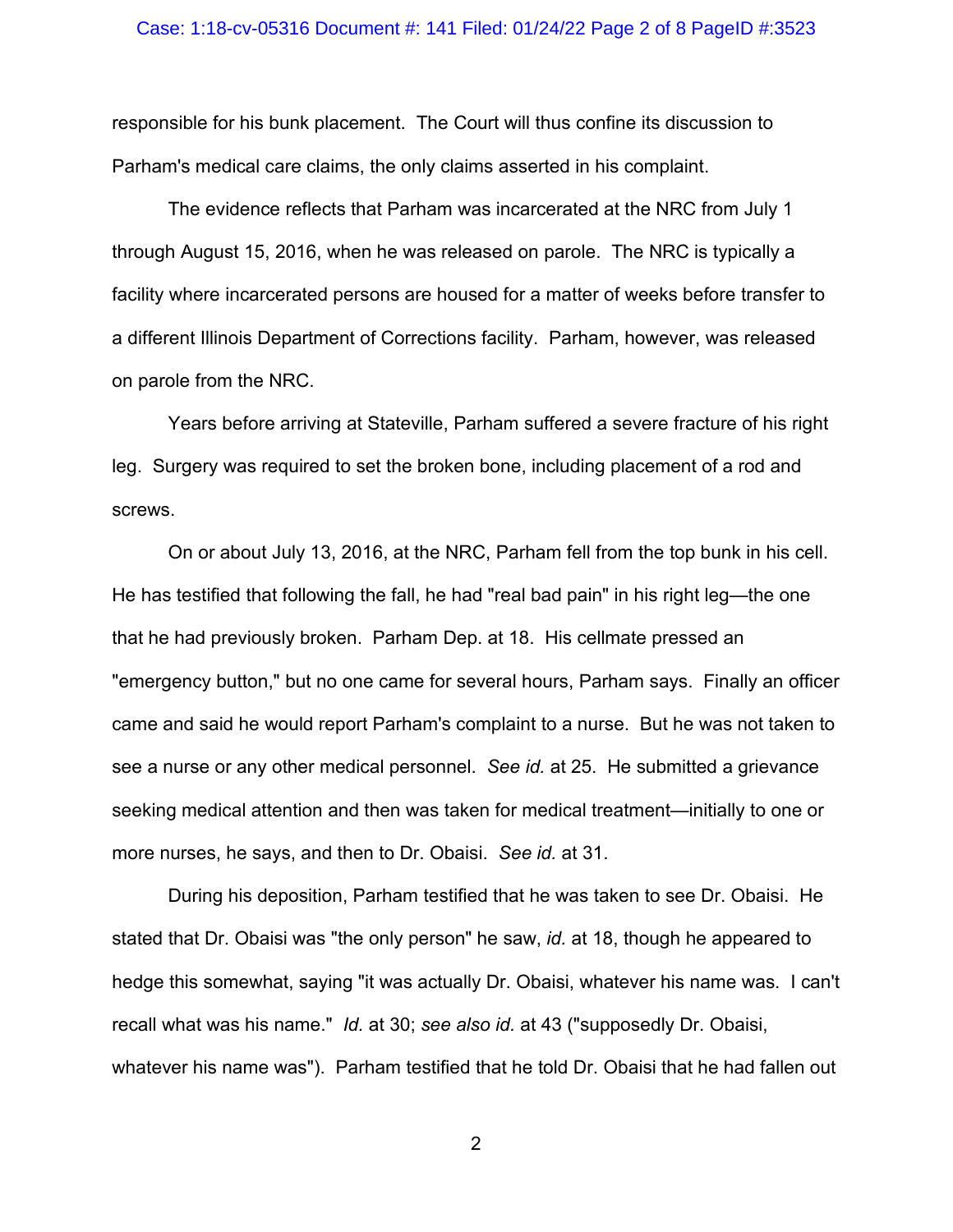## Case: 1:18-cv-05316 Document #: 141 Filed: 01/24/22 Page 3 of 8 PageID #:3524

of the top bunk and "had real bad pain" in his right leg. *Id.* at 18. He says that Dr. Obaisi ordered an x-ray "and found out my screws had broken, and I believe they were sticking out of my ligament." *Id*. [1](#page-2-0)Parham asked for medical treatment, but he testified that Dr. Obaisi stated, "just wait till you go to your next institution." *Id.*; *see also id.* at 35-36. He says that he asked for pain medication, "and I didn't receive any." *Id.*; *see also id.* at 34, 36. Parham's level of pain, he testified, was "about an 8 and a half" on a scale of 1 to 10. *Id.* at 39.

Parham did not go to another institution after the Stateville NRC; as indicated, he was paroled from the NRC about a month after his medical visit. At the time of that visit, however, Parham did not know that he would be released just a month later. *See id.* at 35.

After his release from prison, Parham made a medical appointment with a physician in or around Vernon Hills, Illinois. The physician had further x-rays done, which, according to Parham, confirmed that the screws in his leg were broken and "sticking out." *Id.* at 46. The physician set up another appointment to schedule surgery to remove the screws. *Id.* at 46-47. It appears from Parham's testimony that he missed an appointment, or perhaps two, so the physician's office would not schedule him for a further appointment. And not too long after that, Parham was incarcerated again, so he was unable to follow through with having surgery done. Parham did eventually have surgery to remove the hardware in his right leg, but it did not take place until 2020.

During his deposition, defense counsel asked Parham to describe the person he had identified as Dr. Obaisi. Parham testified: "Only thing I know, he was, kind of,

<span id="page-2-0"></span><sup>1</sup> This all happened on the same date, Parham testified. *See* Parham Dep. at 36.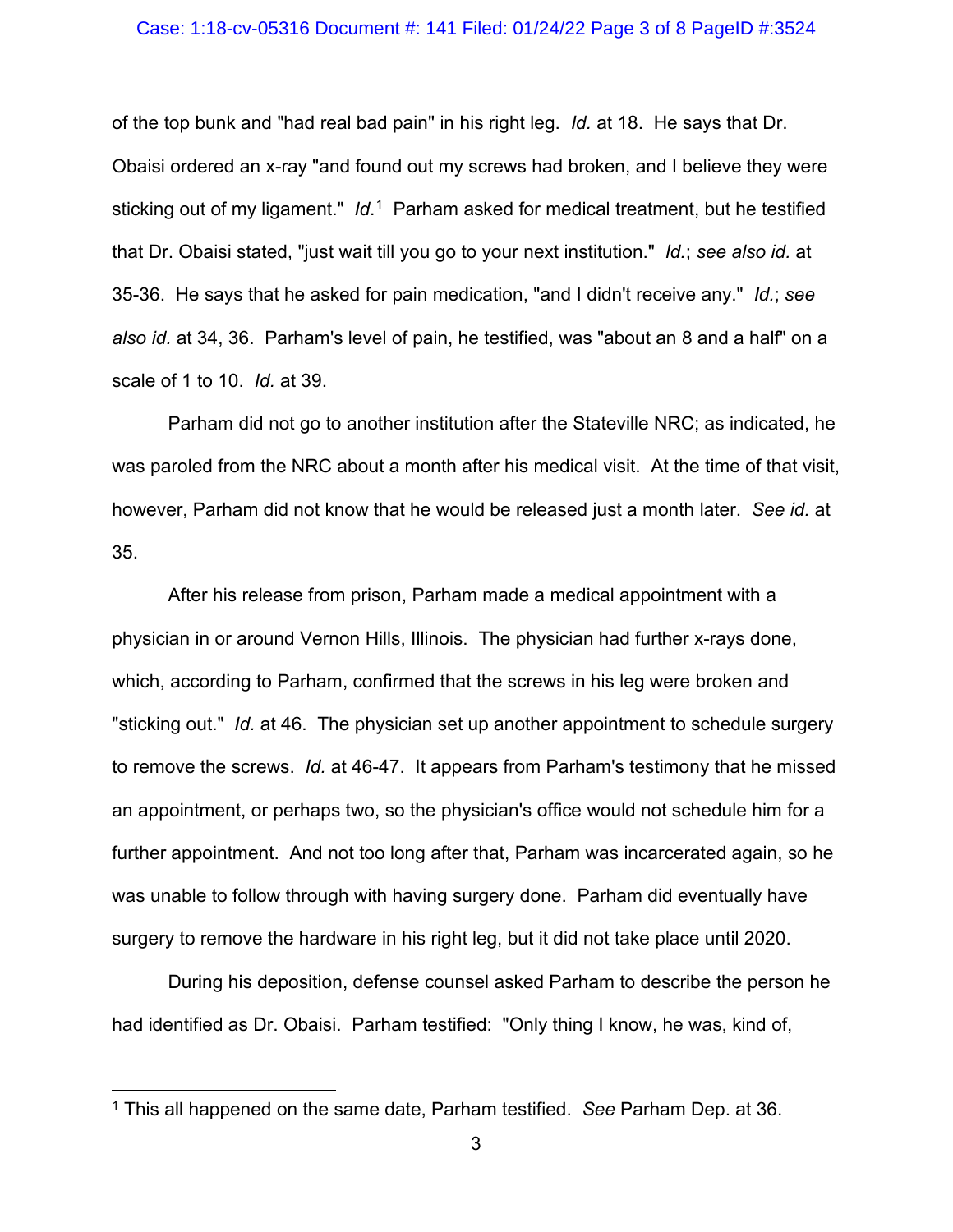## Case: 1:18-cv-05316 Document #: 141 Filed: 01/24/22 Page 4 of 8 PageID #:3525

heavy set black guy. I know he was from Trinidad due to his accent because I asked him." *Id.* at 34. Dr. Obaisi, however, was from Syria, and another Wexford physician, Dr. Arthur Funk, has stated in an affidavit that "Dr. Obaisi was neither a heavy-set black guy nor did [he] have an accent typical of someone from Trinidad," Funk Affid. ¶ 79, though he offered no affirmative description of either Dr. Obaisi or his accent.

During Parham's deposition, defense counsel confronted Parham with records that reflected that he had actually seen Claude Owikoti, a physician assistant, on July 12, 2016 at the NRC following his fall. Parham testified that he did not remember seeing Owikoti and, when asked if Owikoti was "an older African American gentleman," said he did not know. Parham Dep. at 58. After this, Parham restated that "[t]he only person I really know pertaining toward this leg was seeing Dr. Obaisi, whatever his name was," and he further stated that Dr. Obaisi "was the person that really [sic] supposed to have seen and gave me the medical treatment and gave me medical help and help me get surgery done to my leg. Only thing I know is seeing him and seeing a nurse, that's all . . . ." *Id.* at 59.[2](#page-3-0)

Parham was also confronted with Wexford records stating that PA Owikoti had prescribed him ibuprofen (400 mg) on July 12, 2016. Parham testified that he was not given ibuprofen or any other pain medication. *See id.* at 59-60. The same records stated that Owikoti was the professional who had ordered the x-ray of Parham's right leg.

<span id="page-3-0"></span> $2$  Defendants also offer evidence tending to show that at the time, Dr. Obaisi was medical director of Stateville Correctional Center, but not the NRC, and that another physician, Dr. Elazegui, was medical director of the NRC.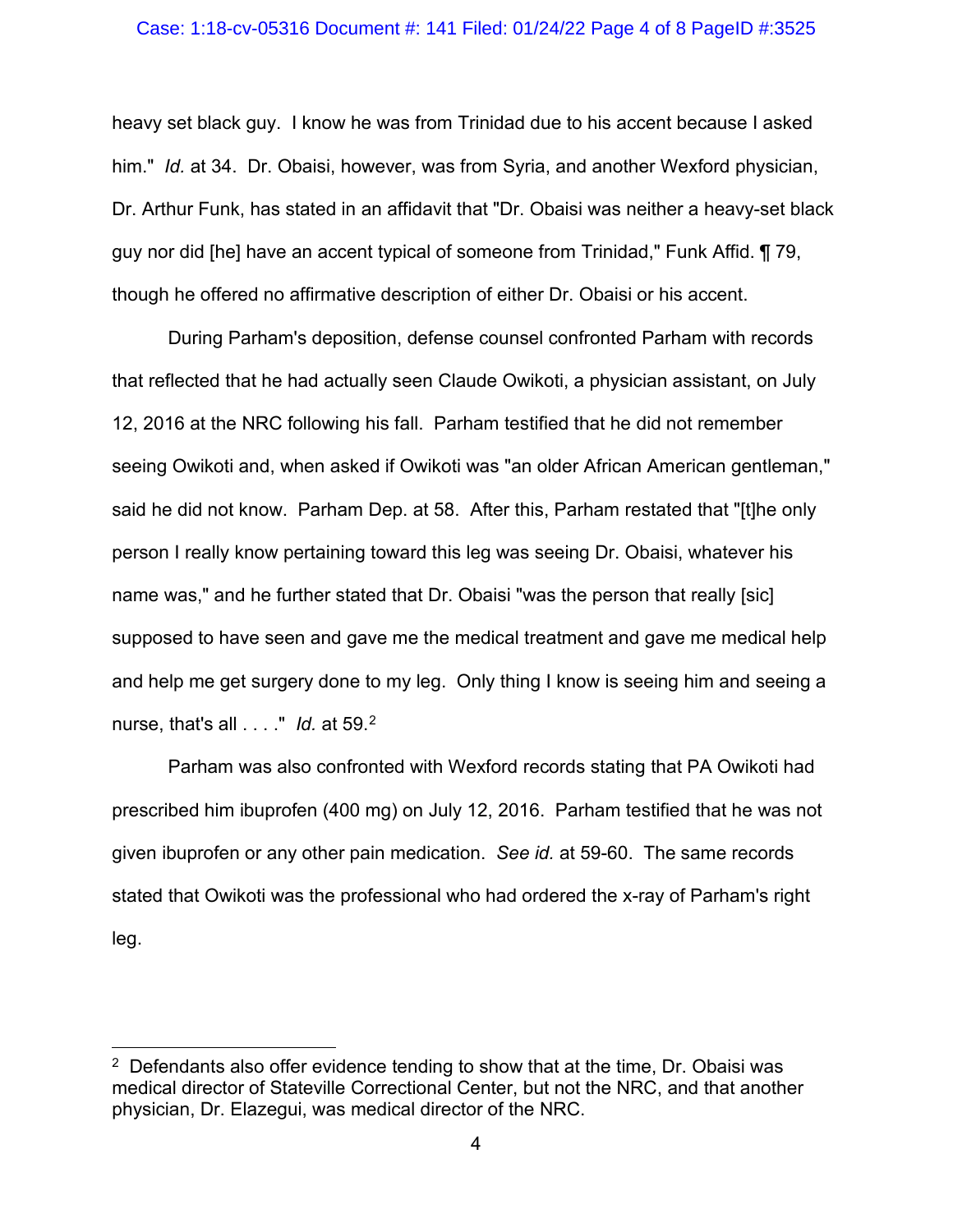## **Discussion**

Because the defendants have moved for summary judgment, the Court takes the evidence in the light most favorable to Parham and draws reasonable inferences in his favor. *See, e.g., Johnson v. Dominguez*, 5 F.4th 818, 824 (7th Cir. 2021). Summary judgment is appropriate if the movant shows that there is no genuine dispute regarding any material fact and that the movant is entitled to judgment as a matter of law. Fed. R. Civ. P. 56(a). A dispute regarding a material fact is genuine "if the evidence is such that a reasonable jury could return a verdict for the nonmoving party." *Id.* (internal quotation marks omitted). The mere existence of some metaphysical doubt regarding the material facts or, to put it another way, a mere scintilla of evidence, is insufficient. *Id.*; *see Matsushita Elec. Indus. Co. v. Zenith Radio Corp.*, 475 U.S. 574, 586 (1986).

Parham's claims arise under the Eighth Amendment's prohibition against cruel and unusual punishment. Deliberate indifference to an incarcerated person's serious medical needs constitutes "the unnecessary and wanton infliction of pain forbidden by the Constitution." *Donald v. Wexford Health Sources, Inc.*, 982 F.3d 451, 457–58 (7th Cir. 2020). To prevail on his claim against Dr. Obaisi, Parham must establish that he had "must establish (1) an objectively serious medical condition; and (2) [Dr. Obaisi's] deliberate indifference to that condition." *Id.* at 458.

Defendants contend, among other things, that Parham's claims fail on the first element. The Court disagrees; Parham has enough evidence on that particular element to require a jury to decide the point. Parham later had surgery for the exact same condition—the broken hardware in his right leg—for which he saw a medical professional at the NRC, and the record permits a reasonable inference that this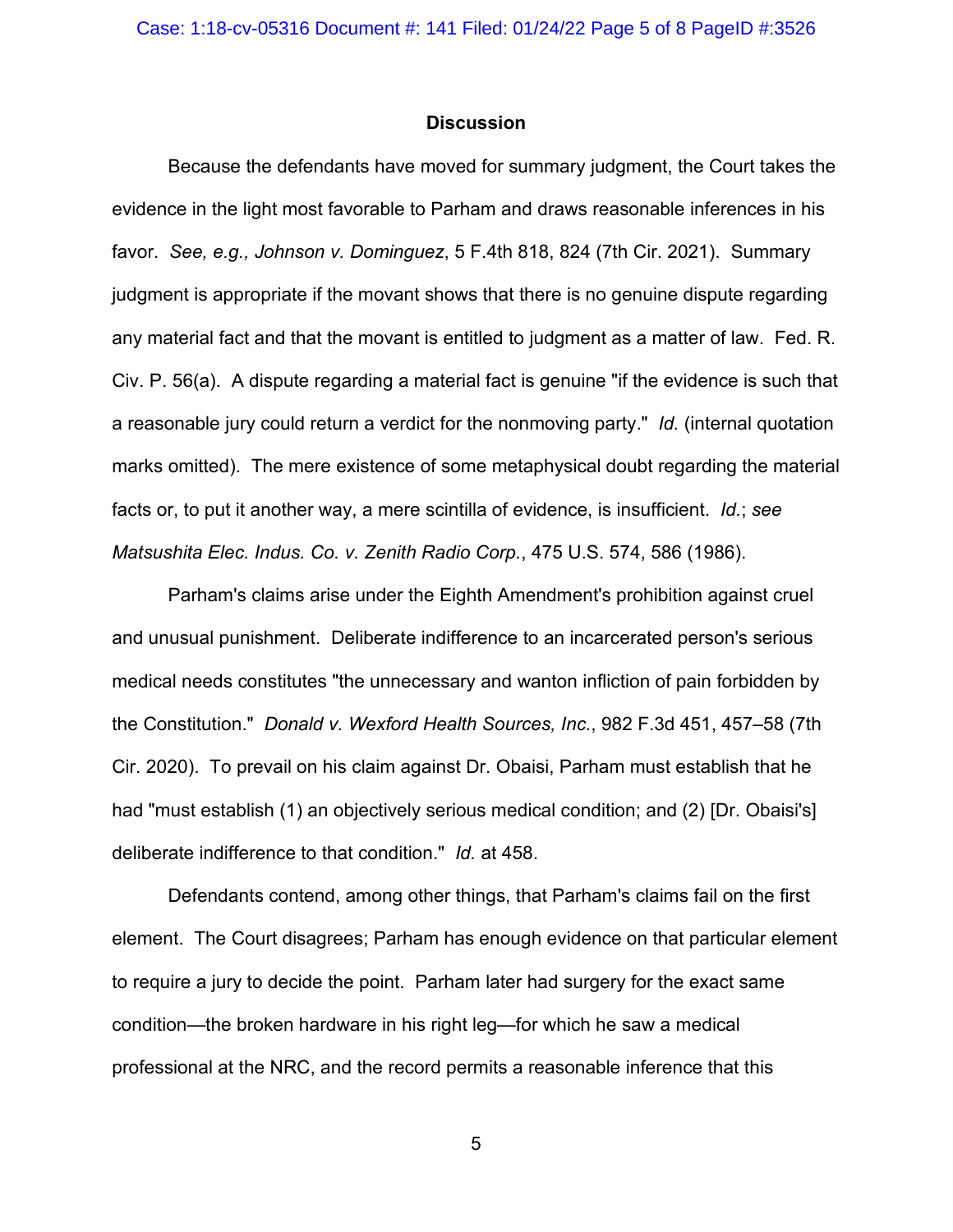### Case: 1:18-cv-05316 Document #: 141 Filed: 01/24/22 Page 6 of 8 PageID #:3527

condition did not exacerbate between July 2016 and 2020, when he had the surgery. Thus a reasonable jury could infer that Parham's condition in July 2016 was the same as the one that a physician, in 2020, diagnosed as requiring treatment, *see id.* defendants' evidence to the contrary notwithstanding. Even if not, Parham's testimony that in July 2016 he complained of severe pain, combined with x-rays showing broken hardware, is enough to permit a reasonable jury to find the condition "so obvious that even a lay person would perceive the need for a doctor's [further] attention," *id.*, rather than a brush-off of the sort that Parham says he was given—particularly with no pain medication in the interim.

The real problem with Parham's claim involves the responsibility of Dr. Obaisi for the alleged wrongdoing. Defendants argue that Parham has not offered evidence from which a reasonable jury could find that it was *Dr. Obaisi*, as opposed to some other Wexford professional, who refused to provide further treatment. Parham's response is to cite—exclusively—his own testimony that he saw Dr. Obaisi.

In the present circumstances, Parham's bare testimony is insufficient to permit a reasonable jury to find that Dr. Obaisi was, in fact, the medical professional he saw *and*  who declined treatment for his injury. It's a problem of foundation, specifically, the basis for Parham's statement that it was Dr. Obaisi who met with him. Parham offers no evidence that he recognized the individual from previous encounters (in fact, he claims to have seen the person only once, *see* Parham Dep. at 17). He did not claim during his testimony, and he has offered no statement by affidavit, that the person he saw said he was Dr. Obaisi or was wearing a name tag so indicating. Nor does Parham contend that he was told by anyone else that Dr. Obaisi was the person he would be seeing.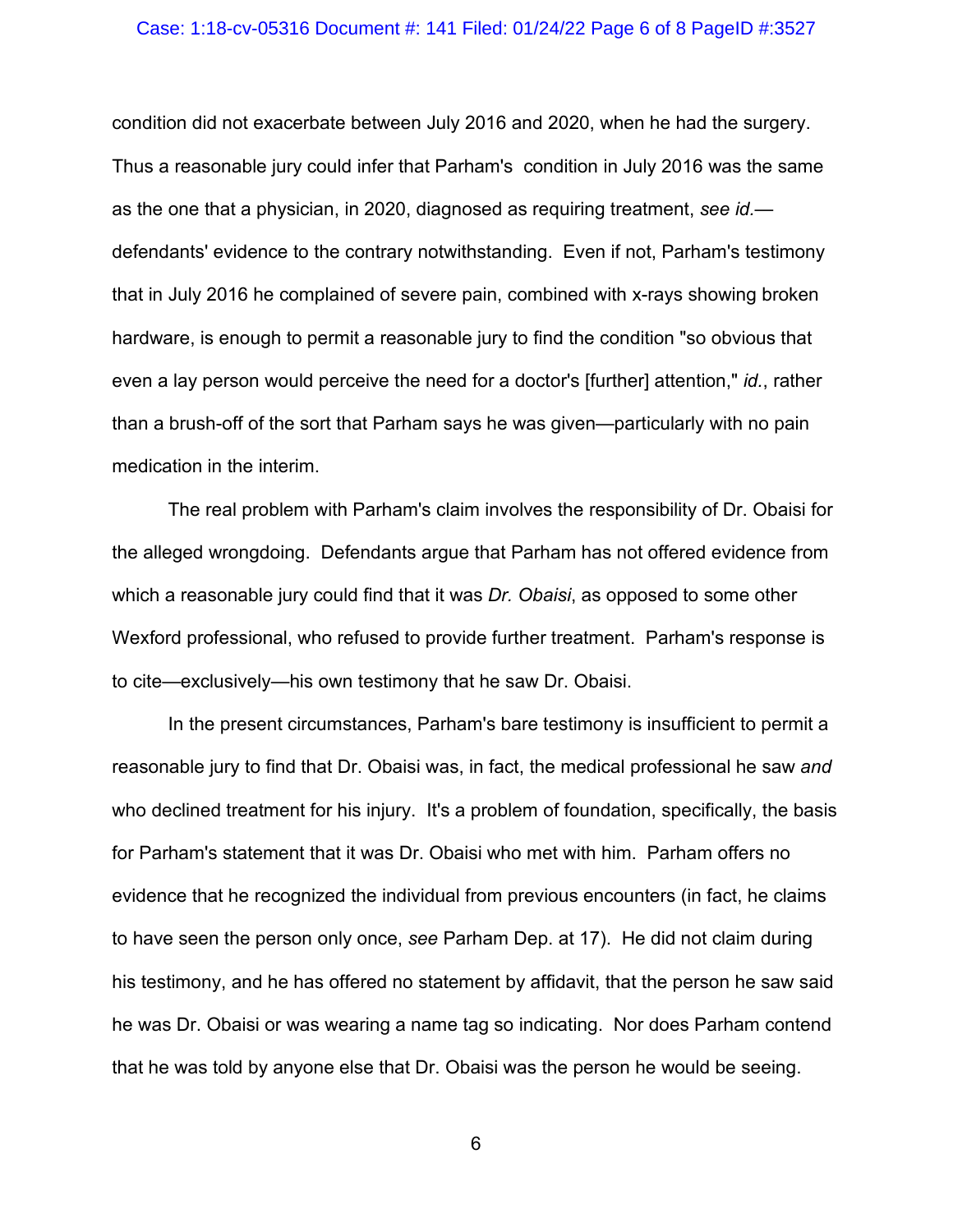## Case: 1:18-cv-05316 Document #: 141 Filed: 01/24/22 Page 7 of 8 PageID #:3528

Instead, all that he offers is his bare statement that he met with Dr. Obaisi, which even on its own terms is not all that solid, given Parham's statements during his deposition (quoted earlier) that he saw "Dr. Obaisi, whatever his name was" and that "it was actually Dr. Obaisi, whatever his name was. I can't recall what was his name."

In short, Parham lacks a foundation for his testimony that he saw Dr. Obaisi, as opposed to someone else. And there is no other evidence that would support Parham's identification of Dr. Obaisi: his medical records do not reflect an encounter with Dr. Obaisi, and they identify PA Owikoti as the medical professional who saw him at the relevant time. Finally, Parham's description of the "Dr. Obaisi" he saw is inconsistent with the actual Dr. Obaisi as described by Dr. Funk.

Under the circumstances, Parham's testimony that he met with Dr. Obaisi is enough to get him before a jury. His bare statement that he saw, or believes he saw, Dr. Obaisi lacks foundation and is inadmissible. Without that testimony, Parham's claim against Dr. Obaisi fails.

Parham also asserts a claim against Wexford. Given the fact that there is evidence that Parham did see *someone* from Wexford, the dismissal of his claim against Dr. Obaisi does not by itself require dismissal of his claim against Wexford. But under controlling Seventh Circuit law, a private entity like Wexford may be held liable under section 1983 only if—like a municipality—it had a policy, practice, or custom that caused the constitutional violation at issue. *See, e.g., Donald*, 982 F.3d at 463; *Whiting v. Wexford Health Sources, Inc.*, 839 F.3d 658, 664 (7th Cir. 2016). Parham has offered no evidence at all regarding any policies, practices, or customs of Wexford that can be said to have caused the alleged denial of treatment. One might conceivably